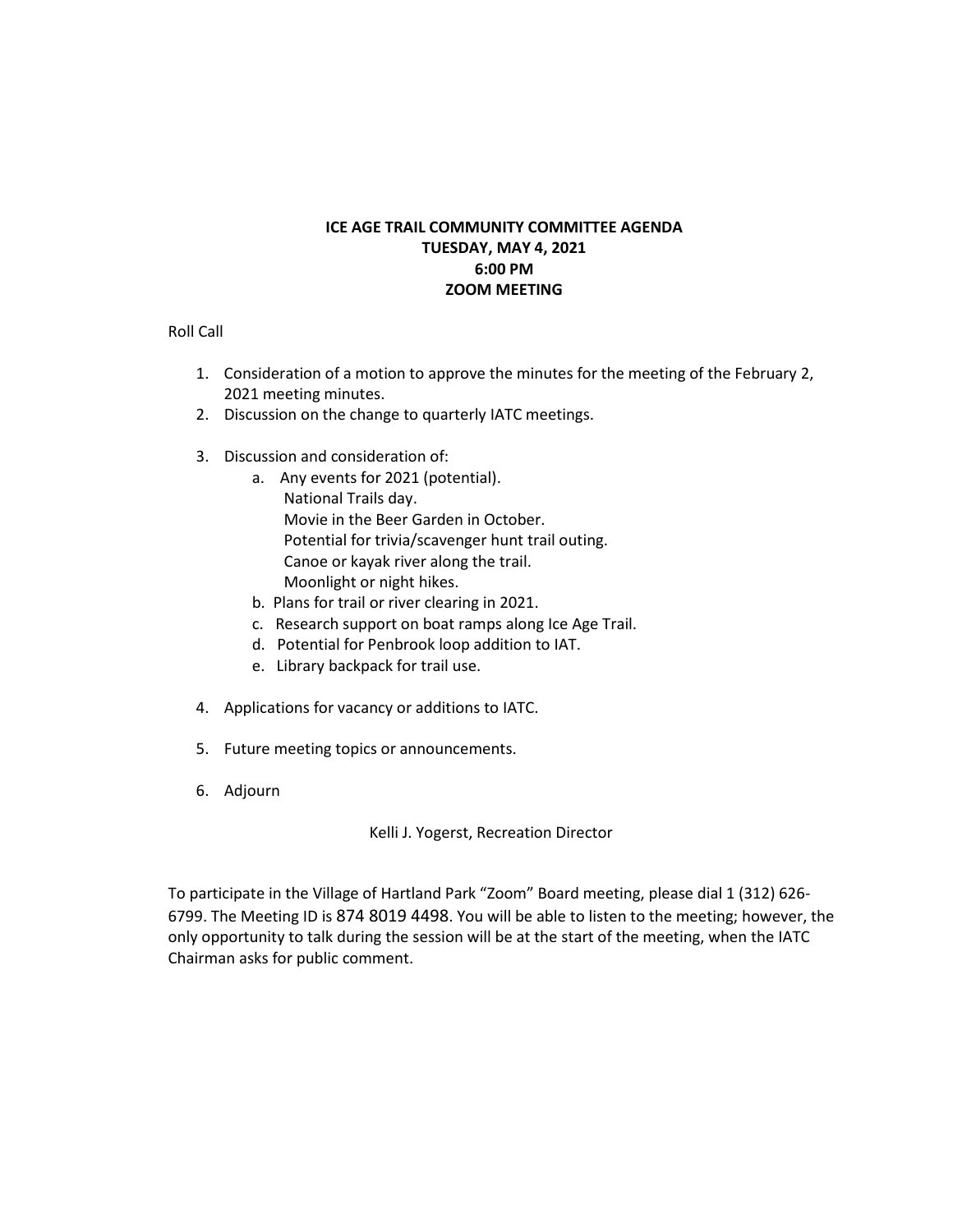### **ICE AGE TRAIL COMMUNITY COMMITTEE MINUTES TUESDAY, FEBRUARY 2, 2021 6:00 PM ZOOM MEETING**

Present: Jim Muenzenberger, Dave Van De Ven, Jeff Romagna, Jean Georgson, Christina Callies and Kelli Yogerst.

Meeting was called to order at 6:00 pm by Kelli Yogerst.

**1. Consideration of a motion to approve the Minutes for the meeting of Sept 1, 2020.** Motion (Muenzenberger/Romagna) to approve the minutes of the IATC meeting of Sept 1, 2020. Carried (5-0).

# **2. Discussion and consideration of**: **a. Sign-A-Rama Kiosk sign quote-**

Yogerst said the sign is up at Nixon and Centennial.

# **b. Any events for 2021 update-**

Van de Ven said there is not much scheduled for 2021 due to COVID-19. Yogerst said Romagna is still doing his hikes and that she spoke with the Library director Gest about showing a movie in the fall in the park following a hike and then end up at the Beer Garden. She will keep the IATC posted on the development of that possible event. Muenzenberger commented that Kiwanis will be doing a river run event and possibly a duck race on May  $1<sup>st</sup>$ . He said they are looking expanding it with the BID and possibly do a hike. Romagna offered to lead a hike on that day. There was discussion on the starting and ending point of the hike plus the possible start time. Discussion on putting kayak ramps along Bark River for the Bark River Bash.

Callies said she is holding off on wee walker event until fall. Georgson said IAT is looking for volunteers to do the concessions at the Fright Hike at Lapham peak but feels there won't be a lot of takers for that.

# **c. Status and plan for trail clearing in 2021-**

Muenzenberger said in conjunction with spring event there are still some trees and etc. that need attention. He said Kiwanis will do another cleanup on April 17 and will get a crew again. He said it can be spread out.

He said there are some areas near Hartland North ball field and Fire Dept that they have not done yet.

# **d. Scavenger Hunt, potential outing with possible trivia-**

Muenzenberger said he thought this was everyday hikers not specifically an event. This will be kept on the agenda for a later time.